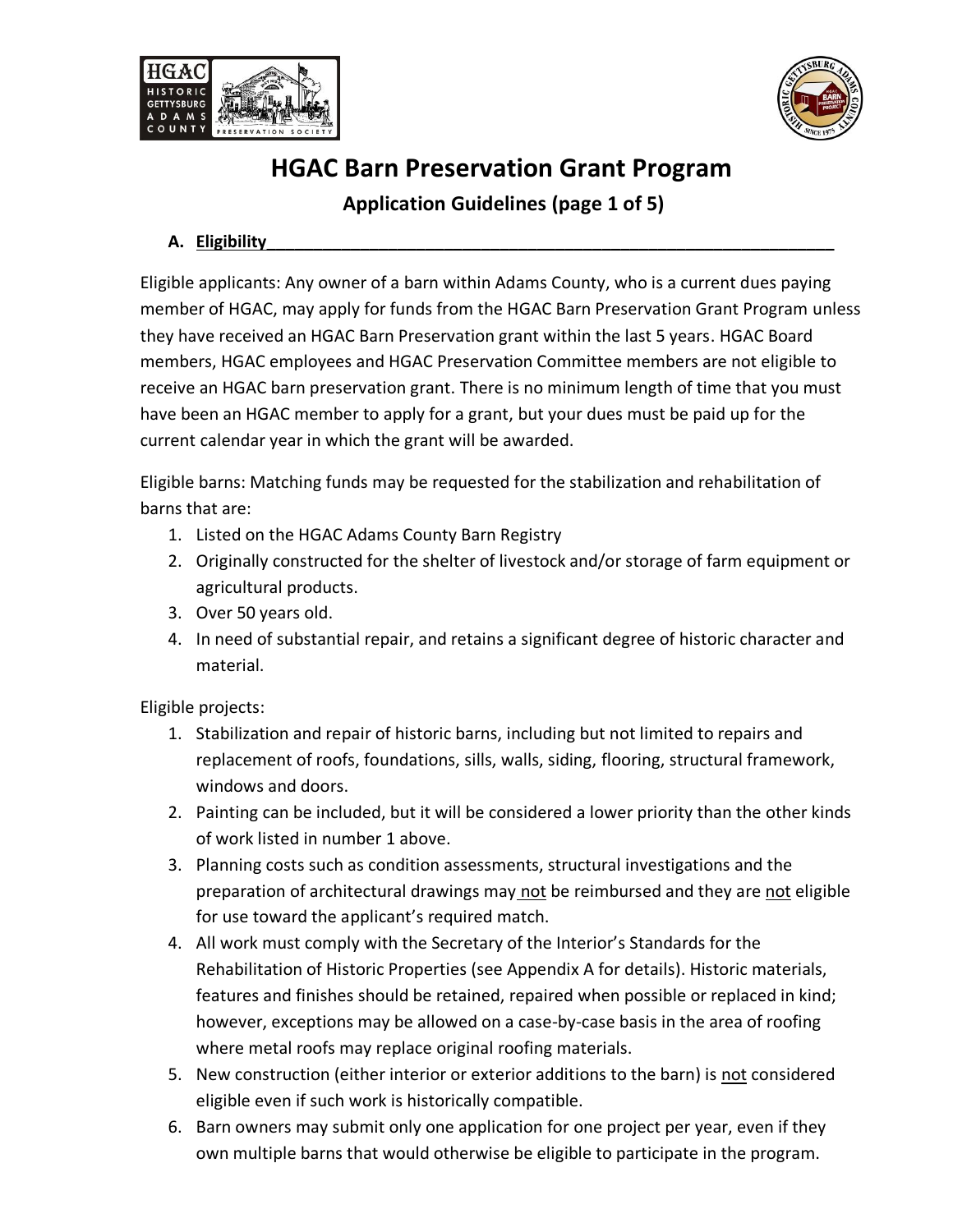



### **Grant Application Guidelines (page 2 of 5)**

#### **B.** Evaluation Criteria

The following criteria will be used in determining the grant awards:

- 1. The need of the barn for repairs. Is it in imminent danger?
- 2. The expected benefit to the longevity of the barn if the grant is made to it.
- 3. Historical and/or cultural significance of the barn.
- 4. The age of the barn is considered, and pre-Civil War barns will be given special consideration.
- 5. Visibility of the barn to the general public from a public highway.
- 6. Unique aspects of the barn, including its architectural features and type.
- 7. Extent to which the project contributes to the equitable geographic distribution of HGAC Barn Preservation Funds across the county.
- 8. Readiness of the applicant to initiate and complete the project.
- 9. The value of the work completed related to the funds expended.

Quality and thoroughness of the application is important. Applications may either be typed or handwritten. No demonstration of financial need is required from the applicant, although if such a need is demonstrated, it could be considered.

#### **C. Application Assistance\_\_\_\_\_\_\_\_\_\_\_\_\_\_\_\_\_\_\_\_\_\_\_\_\_\_\_\_\_\_\_\_\_\_\_\_\_\_\_\_\_\_\_\_\_\_\_\_\_\_**

Assistance in preparing the HGAC Barn Preservation Grant application is available from HGAC by phone and by email. Address email inquiries to **dmaclay@mac.com**, or call David Maclay, HGAC Barn Preservation Specialist, at (717) 677-4000. You may also contact Curt Musselman, HGAC Barn Preservation Project Executive Director, at (717) 659-8827 with any questions that you may have about applying for a grant. Leave a recorded message if necessary.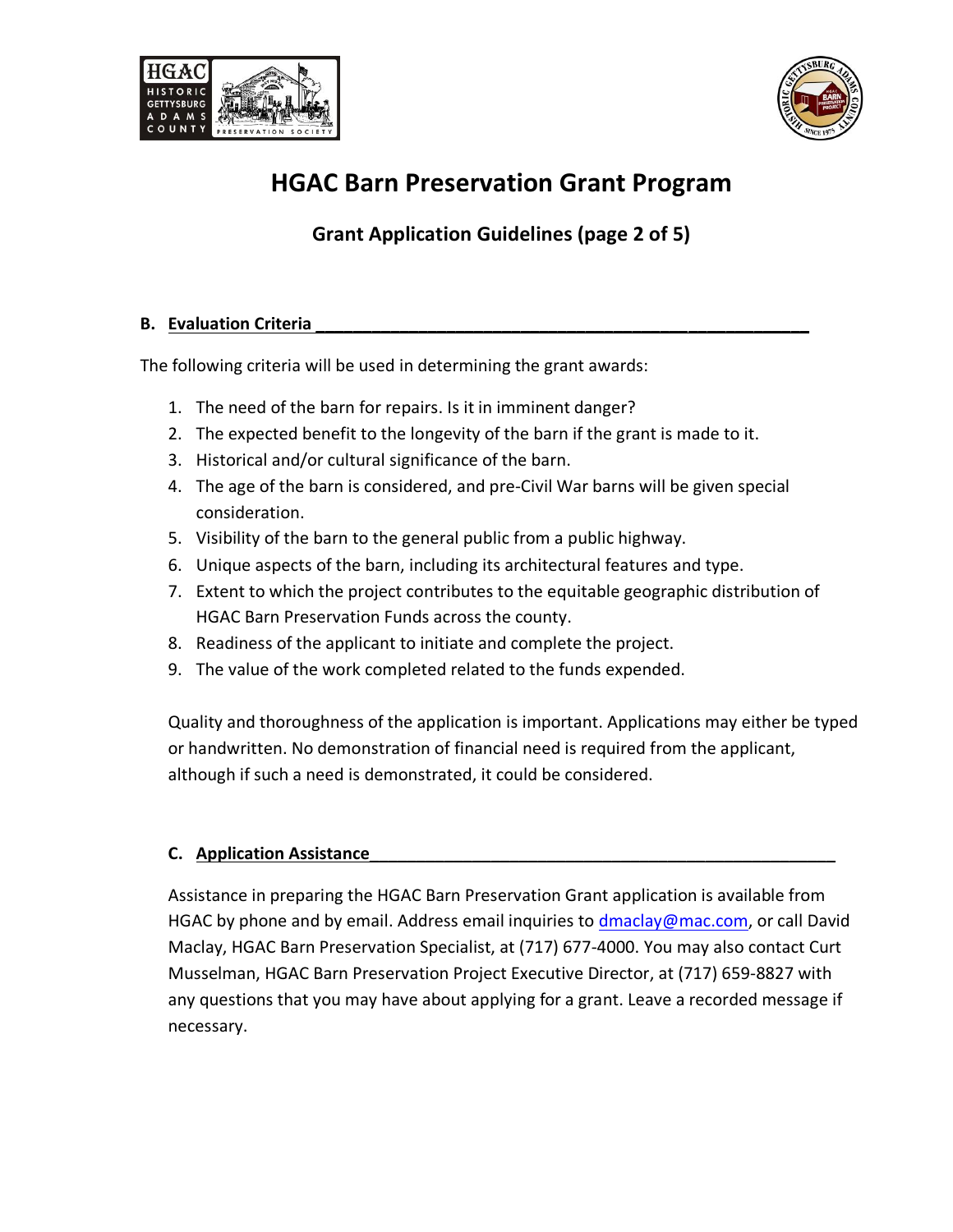



**Grant Application Guidelines (page 3 of 5)**

#### **D. Application Process and Timeline\_\_\_\_\_\_\_\_\_\_\_\_\_\_\_\_\_\_\_\_\_\_\_\_\_\_\_\_\_\_\_\_\_\_\_\_\_\_\_\_\_**

Completed, hard-copy, barn grant program applications must be received by HGAC before 5 PM on March 1, 2022.

Once all of the applications are received, the HGAC Barn Preservation Project Grant Review sub-committee will convene to review the applications based on the evaluation criteria contained within the program's guidelines. A visit to the barn by one or more of the subcommittee members may be made as a part of the review of the application. The Barn Preservation Project Grant Review sub-committee will make a recommendation to the HGAC Board of Directors through the HGAC Preservation Committee. The recommendation for the grant may be for full or partial funding of the project.

Once the HGAC Board of Directors approves the awarding of a grant, the successful grant applicant will receive a formal notification regarding the award. This is expected to happen during the month of April. Unsuccessful grant applicants will be not be notified, but are encouraged to resubmit their application next year.

An HGAC Barn Preservation Project member will work with the award recipient to develop a simple contract that specifies the scope of work to be funded by the HGAC grant.

It is expected that the work on the barn that is funded by HGAC will be completed within one year of the grant agreement date.

The HGAC Board of Directors reserves the right not to award any grants or to award more than one grant within any given year.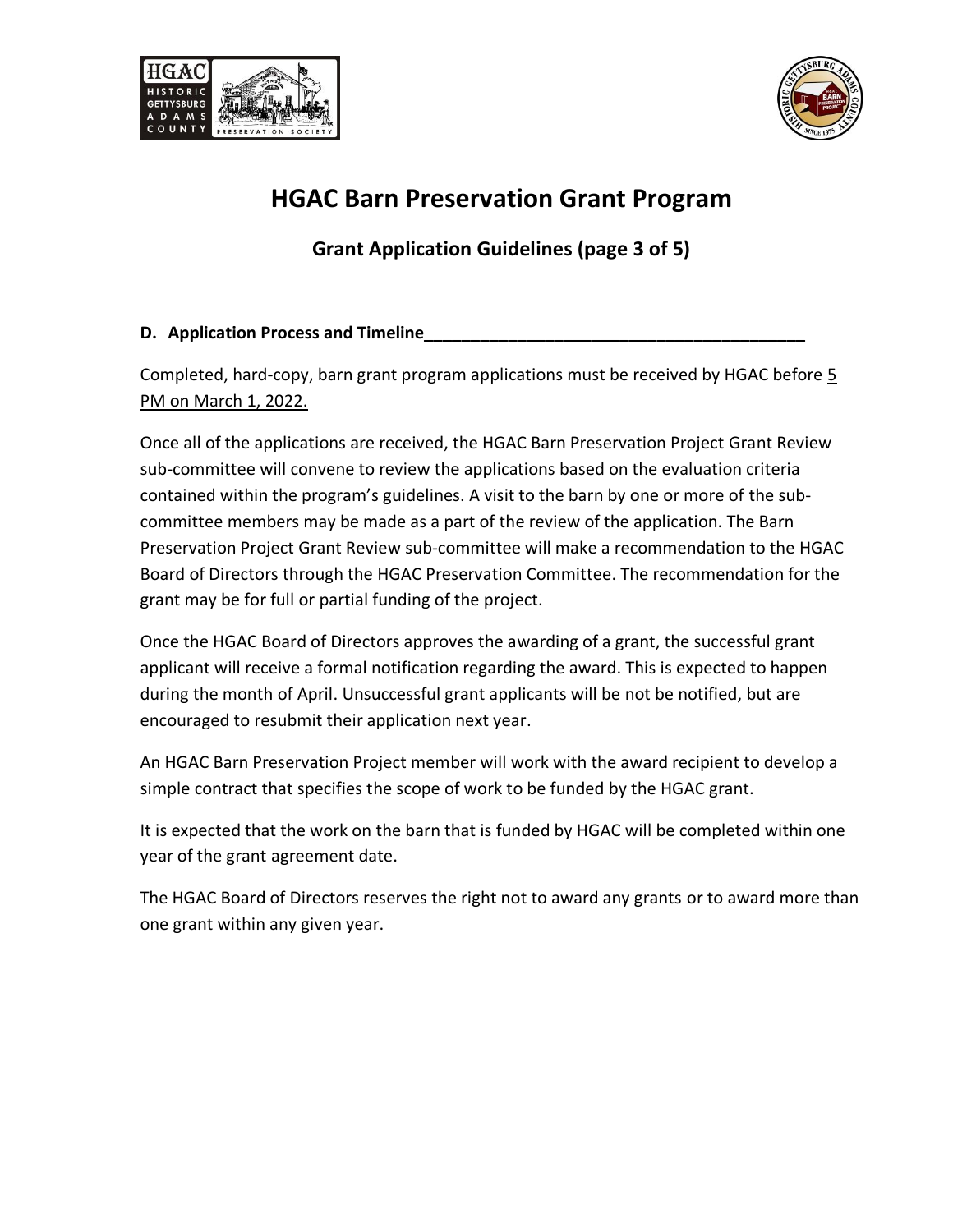



**Grant Application Guidelines (page 4 of 5)**

#### **E. Program Requirements and Obligations of Grant Recipients\_\_\_\_\_\_\_\_\_\_\_\_\_\_\_\_\_\_\_**

- 1. Successful applicants will be required to sign a grant contract prior to commencing the work described in the applicant's proposed scope of work (Question #5 in the HGAC application) for that project.
- 2. The successful grant applicant is required to match the amount of the HGAC cash grant for the project described in the scope of work. Grant funds can not be used to pay applicants or members of their immediate family for their own labor, but such labor can be included as in-kind matching funds. For purposes of the grant program, the value of donated labor has been set at \$15 per hour.
- 3. Grant funds may only be applied to construction-related cash expenditures and can not be used to pay for expenditures made prior to the grant contract period.
- 4. Grant funds are paid on a reimbursement basis once work is completed and all elements of the grant scope of work have been satisfied.
- 5. HGAC representatives may visit the work site to inspect the work while it is being carried out, after the barn owner has been given notice of the visit.
- 6. If the grant recipient takes any action within ten years to demolish or remove the barn, the barn preservation grant shall be repaid to HGAC in full within one year. Actions that are the result of a natural disaster would be an exception to this policy.
- 7. The Historic Preservation Society of Gettysburg Adams County (HGAC) must be acknowledged in any materials that are prepared publicizing the funded project.
- 8. The Internal Revenue Service might consider the grant funds to be income, so it is suggested that applicants consider any potential tax implications of receiving grant funds.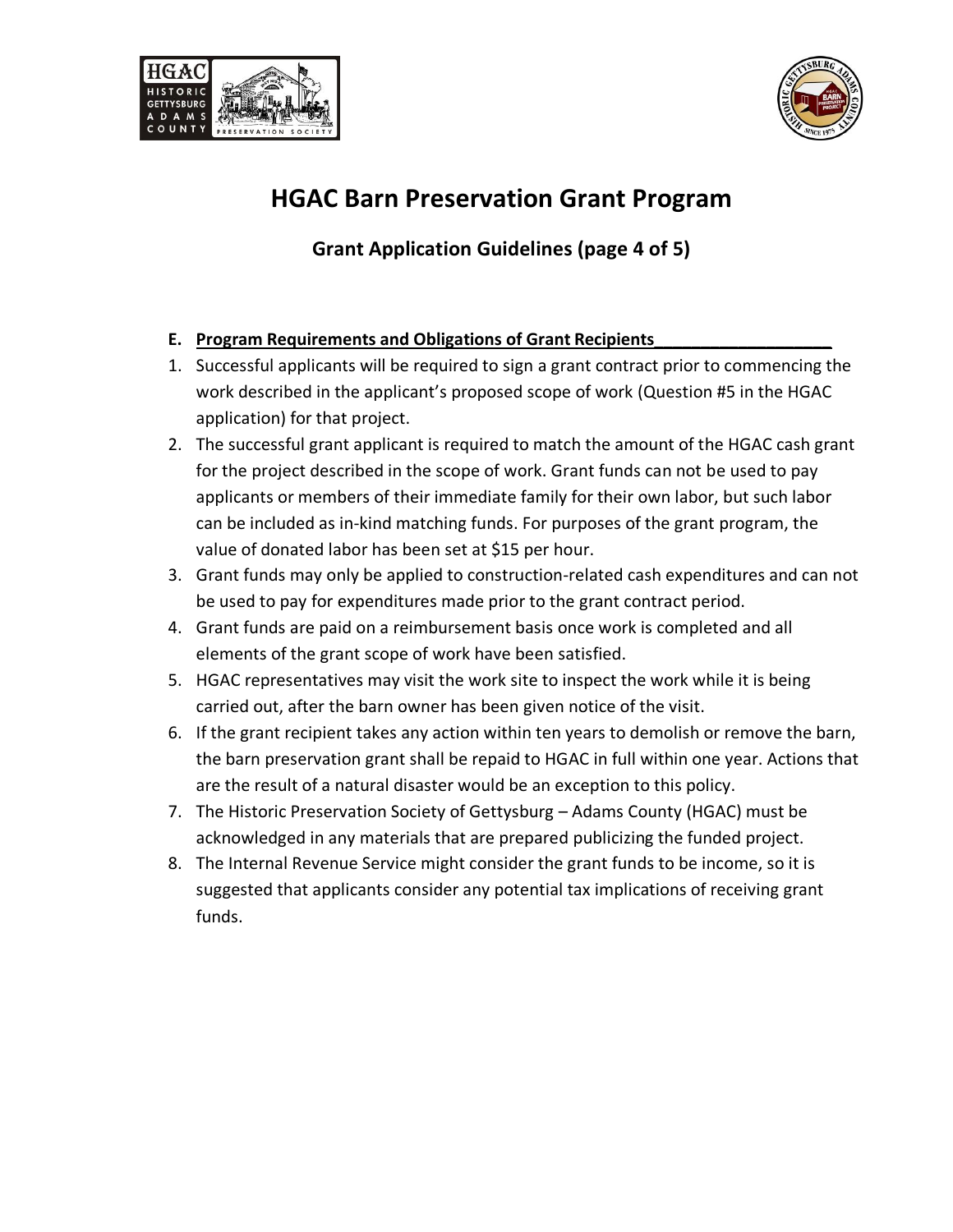



### **Grant Application Guidelines (page 5 of 5)**

#### **F.** Application Instructions

- 1. Barn Owner / Applicant Information: Please provide the requested information including daytime and evening telephone numbers and the barn's location.
- 2. Funding request: Any amount may be requested up to the grant limit of \$2,500.
- 3. Project Summary: Briefly describe the proposed project. Include the area or portion of the barn requiring repair, what you propose to do, who will complete the work and why it is necessary.
- 4. Documentation materials describing the barn for which funds are requested: Provide any information that you have documenting the construction of the barn and any additions or changes made to the barn over the years. Include the barn dimensions, the original use of the barn, the current use of the barn and the date of its construction.
- 5. Proposed Scope of Work: Based on the condition of the barn described above, what stabilization and repair work do you propose to do? Describe the techniques and materials that you will use. The emphasis of this program is historic preservation, so original materials should be repaired or replaced with materials that match the original as closely as possible. Note that all work must comply with the Secretary of the Interior's Standards for the Rehabilitation of Historic Properties. (See Appendix A).
- 6. Timeframe of Proposed Project and Readiness to Proceed: List each work element to be accomplished including the anticipated date of completion. Projects receiving grant funds must be completed within one year of the date of the grant agreement. Grants are reimbursements only, so the applicant must expend the costs associated with the project and then request reimbursement for eligible costs covered by the grant award.
- 7. Project Budget and Matching Funds: List the costs to complete the project. Provide an estimate from at least one contractor for doing the work. Describe how you will match the funds that will be provided by HGAC if your application is successful. For purposes of the grant program, the value of donated labor has been set at \$15 per hour. This rate will be used for all in-kind or donated labor, regardless of whether such labor is considered skilled or not.
- 8. Experience and Qualifications of contractor(s): Describe the experience working on historic buildings of any contractors that you expect to use on your project.
- 9. Barn repair / maintenance experience of the owner: Describe any major repair work or restoration projects that you have completed in the past on this or similar properties.
- 10. Provide any additional information that will be helpful to HGAC in making our decision.
- 11. List any attachments that you are including with the application.
- 12. Application Certification: If not signed, the application will be considered incomplete.